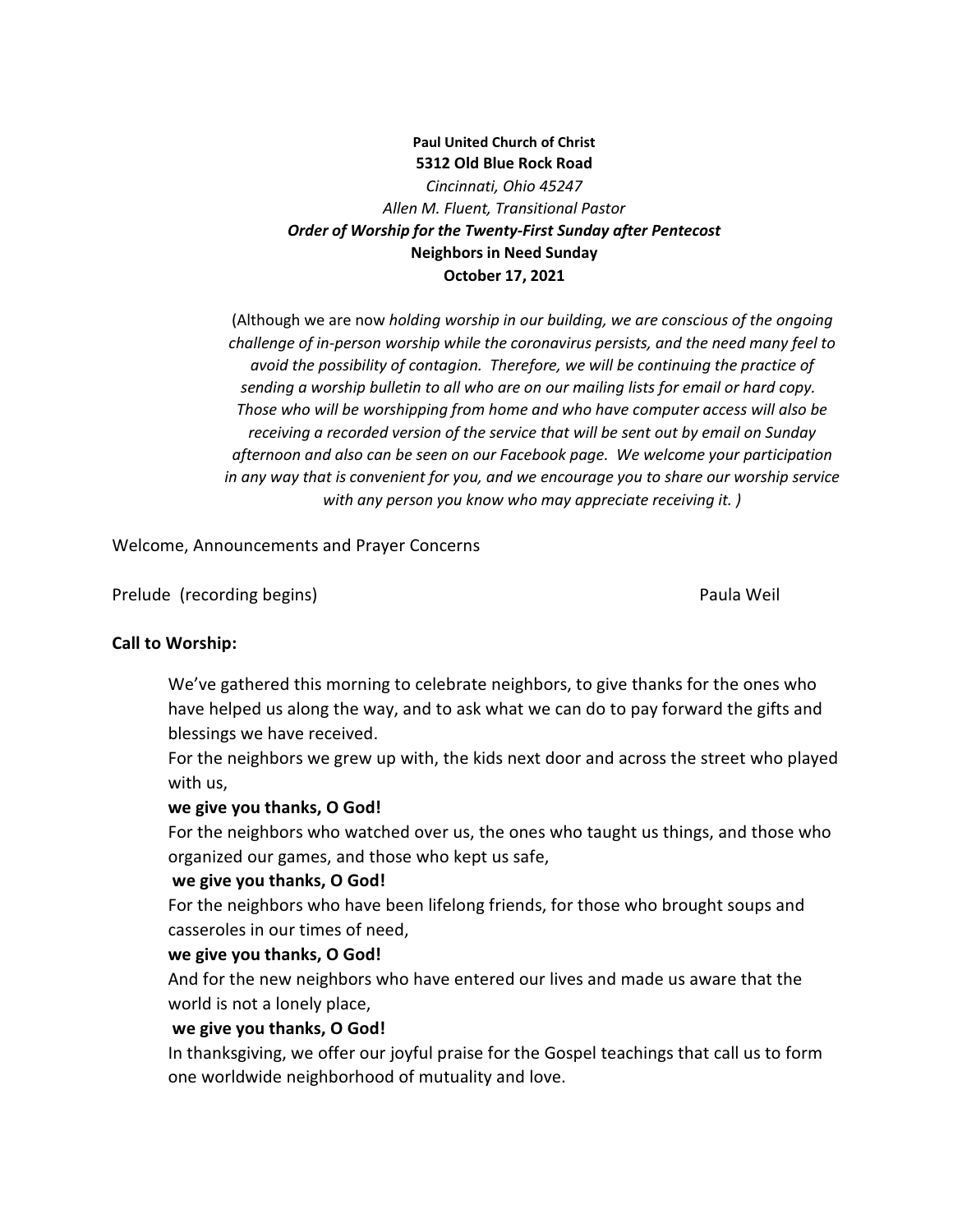*Joyful, joyful, we adore thee, God of glory, Lord of love; hearts unfold like flowers before thee, opening to the sun above. Melt the clouds of sin and sadness, drive the dark of doubt away; giver of immortal gladness, fill us with the light of day.*

*All thy works with joy surround thee, earth and heaven reflect thy rays, stars and angels sing around thee, center of unbroken praise. Field and forest, vale and mountain, flowery meadow, flashing sea, chanting bird and flowing fountain call us to rejoice in thee.*

*Thou art giving and forgiving, ever blessing, ever blest, well-spring of the joy of living, ocean depth of happy rest! Thou our Father, Christ our brother, all who live in love are thine; teach us how to love each other, lift us to the joy divine.*

*Mortals join the happy chorus which the morning stars began; Love divine is reigning o'er us, joining al within its span. Ever singing, march we onward, victors in the midst of strife; joyful music leads us sunward in the triumph song of life.*

**Mission Moment on Neighbors in Need <b>Marilyon** Marilyn Roth

**Morning Prayer** (written by Arnold Kenseth, in *New Century Hymnal)*

*Come, O Creator, O Immensity of Love, O Eternity of mercy. Come, and be with us for shining. Be as warmth within us, and fire us for caring. Be as strength beside us, and shape our lives for healing. Abide in our prayers, the spoken and the unspoken; and make your Word come true within us. In Jesus' name, Amen.*

**\*Hymn****"Called as Partners in Christ's Service**" #581, blue

*Called as partners in Christ's service, called to ministries of grace, We respond with deep commitment fresh new lines of faith to trace. May we learn the art of sharing, side by side and friend with friend, Equal partners in our caring to fulfill God's chosen end.*

*Christ's example, Christ's inspiring, Christ's clear call to work and worth, Let us follow,, never faltering, reconciling fold on earth. Men and women richer, poorer, all God's people, young and old, Blending human skills together gracious gifts from God unfold.*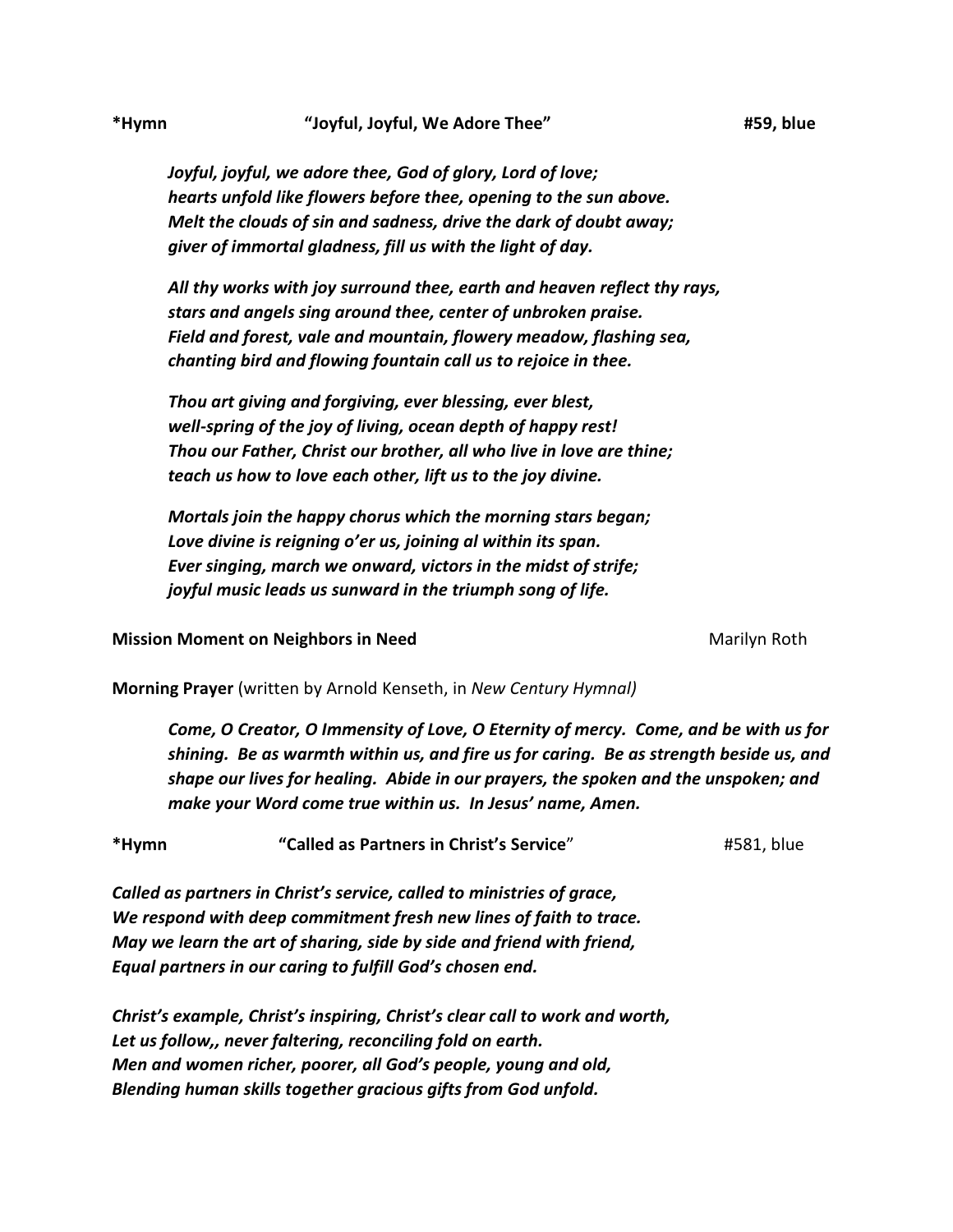*Thus new patterns for Christ's mission, in a small or global sense, Help us bear each other's burdens, breaking down each wall or fence. Words of comfort, words of vision, words of challenge, said with care, Bring new power and strength for action, make us colleagues, free and fair.*

*So God grant us for tomorrow ways to order human life, That surround each person's sorrow with a calm that conquers strife. Make us partners in our living, our compassion to increase, Messengers of faith, thus giving hope and confidence and peace.*

#### **Scripture Lesson:** Luke 10:25-37

A man was going down from Jerusalem to Jericho. And fell into the hands of robbers, who stripped him, beat him, and went away, leaving him half dead. Now by chance a priest was going down that road; and when he saw him, he passed by on the other side. So likewise a Levite, when he came to the place and saw him, passed by on the other side. But a Samaritan while traveling came near him; and when he saw him, he was moved with pity. He went to him and bandaged his wounds, having poured oil and wine on them. Then he put him on his own animal, brought him to an inn, and took care of him. The next day he took out two denarii, gave them to the innkeeper, and said, "Take care of him; and when I come back, I will repay you whatever more you spend." Which of these three, do you think, was a neighbor to the man who fell into the hands of the robbers?" He said, "The one who showed him mercy." Jesus said to him, "Go and do likewise."

#### **Sermon:** The sermon of the sermon with the sermon of the series of the series of the series of the series of the series of the series of the series of the series of the series of the series of the series of the series of

This Sunday is the day we receive the United Church of Christ Neighbors in Need Special Offering – one of the five offerings received nationally in our denomination. A portion of our offering will be used for the support of the Council for American Indian Ministries. The remainder of the offering is for projects chosen by local congregations seeking to make significant changes in the lives of individuals living in their neighborhoods.

The Four Projects this year are:

Small Houses for LGBTQ Young Adults who cannot go home. Sanctuary in Mexico for Refugees Teens in Texas advocating for the Minimum Wage Council for American Indian Ministry (CAIM)

In addition, today a brochure has been added to your bulletin about a mission effort by one of our congregational neighbors, Christ Church, UCC, in Fort Thomas, Kentucky,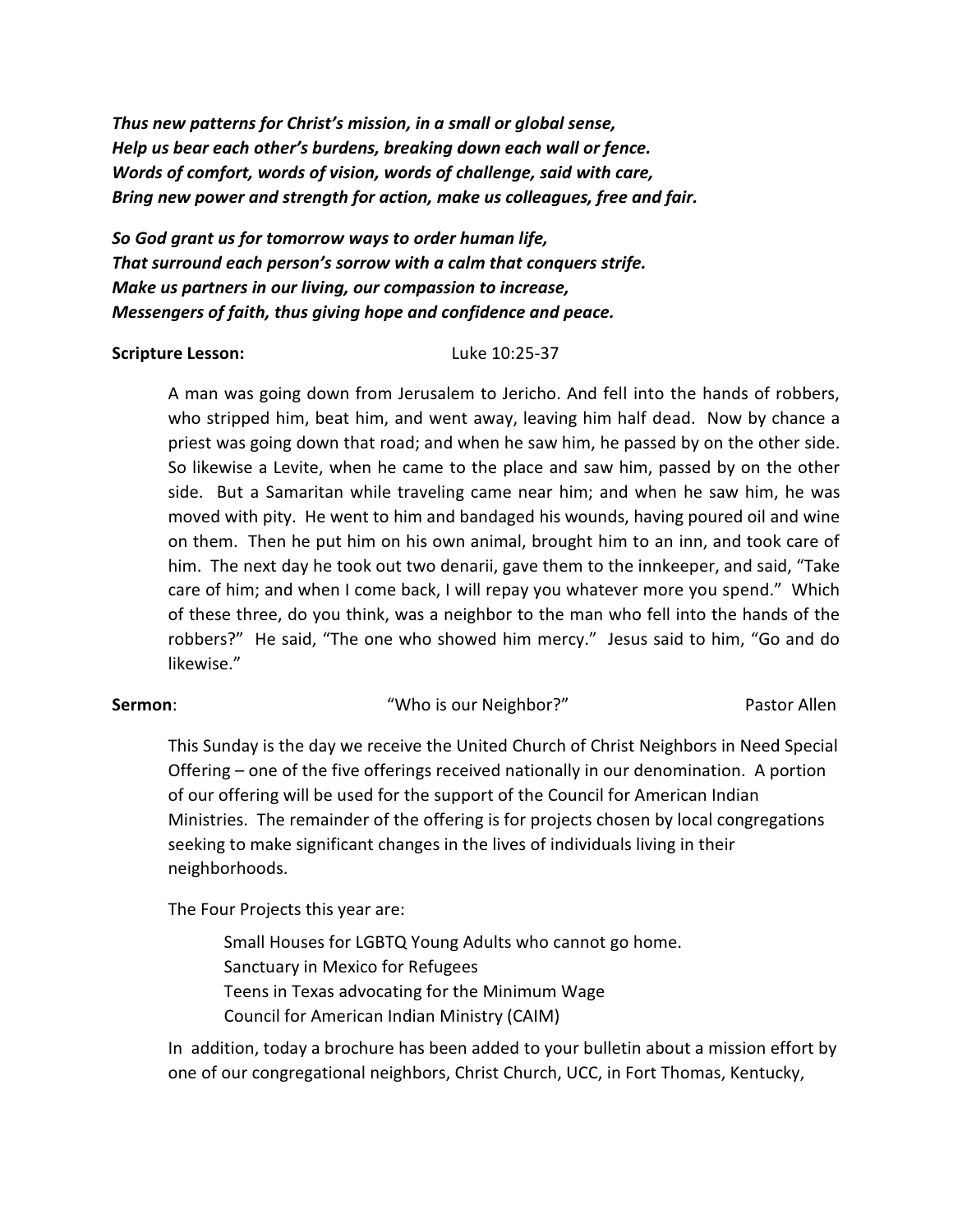under the guidance of the Rev. Howard Storm. This ministry plans to build a community center for a village in San Victor, Belize.

In all these things, our thoughts this morning are directed toward the important question asked of Jesus by a lawyer who wanted to know "Who is my neighbor?" and the way Jesus answered him by telling him how to be one.

### **Pastoral Prayer**

And now we pray as Jesus taught us.

**Our Father, who art in heaven, hallowed be thy name. Thy kingdom come, thy will be done, on earth as it is in heaven. Give us this day our daily bread, and forgive us our debts, as we forgive our debtors, And lead us not into temptation, but deliver us from evil. For thine is the kingdom and the power and the glory forever. Amen.**

| *Closing Hymn | "They'll Know We Are Christians" | #595, blue |
|---------------|----------------------------------|------------|
|               |                                  |            |

*We are one in the Spirit, we are one in the Lord, We are one in the Spirit, we are one in the Lord, And we pray that all unity will one day be restored.*

*Refrain:*

*And they'll know we are Christians by our love, by our love. Yes, they'll know we are Christians by our love.*

*We will walk with each other, we will walk hand in hand. We will walk with each other, we will walk hand in hand. And together we'll spread the news that God is in our land. R*

*We will work with each other, we will work side by side, We will work with each other, we will work side by side. And we'll guard each one's dignity and save each one's pride. R*

*All praise to the Father, from whom all things come. And all praise to Christ Jesus, God's only Son. And all praise to the Spirit, who makes us one. R*

## **\*Benediction**

The Lord bless you and keep you. The Lord make his face to shine upon you and be gracious unto you. The Lord lift up the light of his countenance upon you and give you his peace.